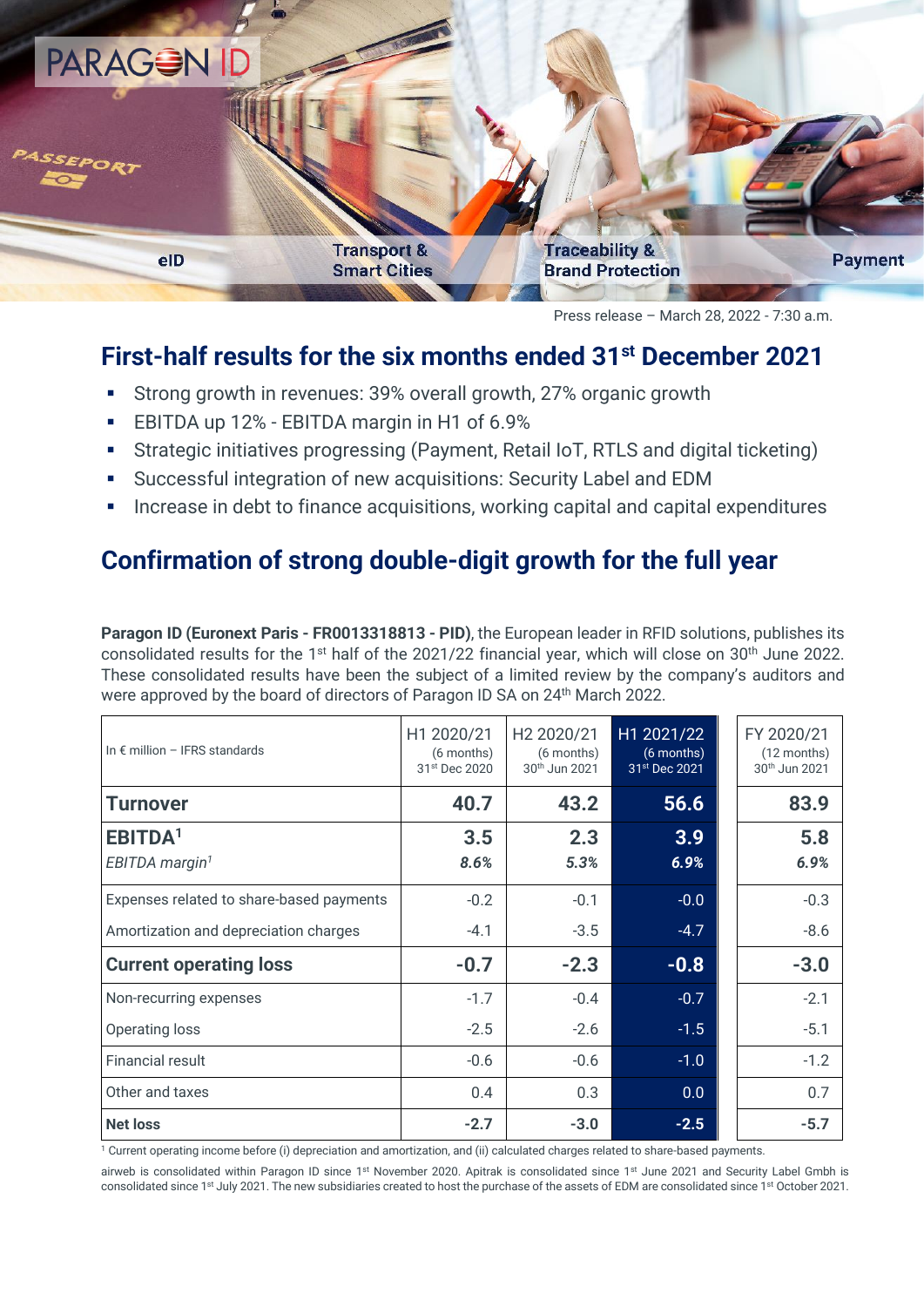#### **Strong growth from the combination of the post-Covid recovery in traditional activities and advances in the company's transformative strategic initiatives**

In the traditional activities,

- **Transport & Smart Cities** posted growth of 47%, compared to the corresponding prior year six months, as clients replenished stocks of tickets and cards, responding to the progressive return of commuters and tourists to urban transport networks.
- **In e-ID**, the reopening of borders and the progressive relaxing of travel restrictions drove demand for passports and other forms of electronically secured identification, resulting in growth of 33% in H1 compared to the corresponding prior year six months.

In the transformative strategic initiatives,

- The continued success of the company's platforms for **Real-Time-Locating-Systems (RTLS)** and the integration of new subsidiary **Security Label Gmbh** underpinned growth in **Track & Trace** which increased 57% compared to the corresponding prior year six months.
- In **Digital Ticketing**, the consolidation of **airweb** since November 2020 and the first deployments of Account-Based-Ticketing solutions in France marked the beginning of the pivot from sales of commoditised ticketing media towards Platform as a Service (PaaS) solutions.
- While the company has since received its first significant orders for large volumes of RFID Tags destined for the **Retail Internet of Things (IoT)** market, there was little revenue recorded in this activity in H1.
- In **Payment**, growth in H1 was limited to 10% due to a difference in timing of delivery of significant orders for specialty inlays on the **Amatech** subsidiary.

Further information on sales appears in the H1 revenue press release of  $31<sup>st</sup>$  January 2022 [\(click here\)](https://www.actusnews.com/documents_communiques/ACTUS-0-73003-paragon-id_pr_turnover-h1-202122_20220131_en.pdf).

### **EBITDA<sup>1</sup> up 12%, EBITDA margin of 6.9%**

EBITDA in H1 2021/22 was €3.9m, increasing by 12% over the same period last year. The percentage EBITDA margin declined from the prior year's 8.6% to 6.9% due to the following:

- **•** In H1 2020/21, the company benefited from governmental measures supporting companies during the Covid-19 pandemic. The company also benefited from indemnities received from some clients who did not fulfil minimum contracted volumes. These elements account for most of the EBITDA margin variation.
- Supply chain disruptions caused significant increases in Paragon ID's costs of raw materials in H1 2021/22. The inevitable time-lag in passing these increases on to customers resulted in depressed gross margins in the period.
- **•** The consolidations of the company's tech start-ups (Apitrak and airweb) and the integration of recently acquired entities, which had been weakened by the pandemic (Security Label and EDM), had an initial dilutive effect on the company's overall EBITDA percentage margin.
- Finally, with the ongoing support of Paragon ID's controlling shareholder, Paragon Group, the company was able to pursue its strategic objectives throughout the period, with increased investment in payroll and operating expenses (reducing EBITDA), as well as additional capital expenditure.

Amortization and depreciation increased from €4.1m to €4.7m due to the increased investment in capital expenditure and due to the impact of the acquisitions made over the last 18 months.

Exceptional, one-off costs in the period declined from €1.7m to €700k. The H1 charge of €700k arises from a technical interpretation of certain clauses attaching to a recent acquisition. Financial charges, comprising interest on borrowings and costs of factoring were  $\epsilon$ 1m in the 1<sup>st</sup> half.

The company's net result for H1 2021/22 was a loss of €2.5m compared to a loss of €2.7m for H1 2020/21.

<sup>1</sup> Current operating income before (i) depreciation and amortization, and (ii) calculated charges related to share-based payments.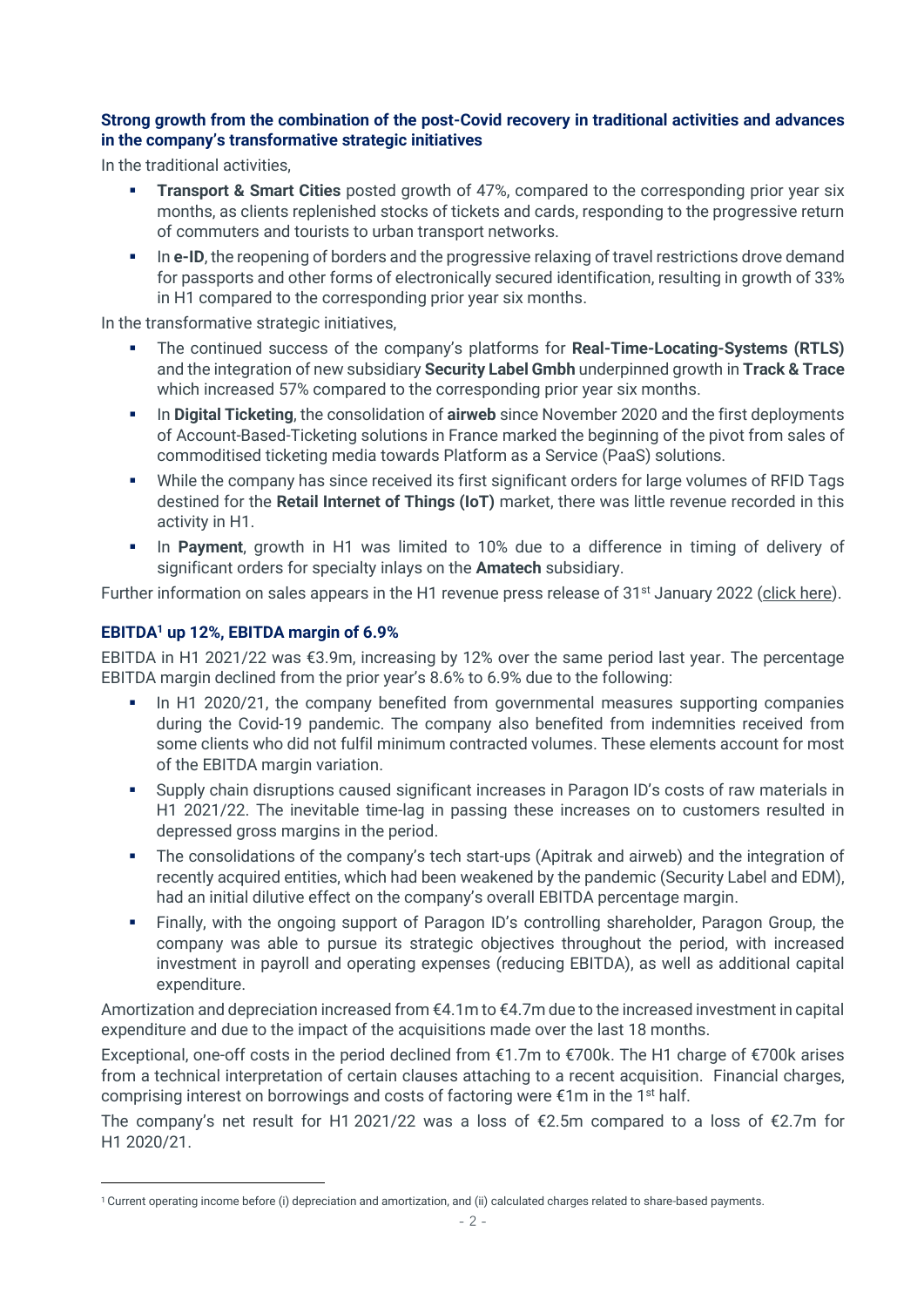#### **Balance Sheet as at 31st December 2021**

| In $\epsilon$ million - IFRS standards | 2021  | 2021               | In $\epsilon$ million - IFRS standards | 2021  | 2021               |
|----------------------------------------|-------|--------------------|----------------------------------------|-------|--------------------|
|                                        | 12/31 | 06/30 <sup>1</sup> |                                        | 12/31 | 06/30 <sup>1</sup> |
| <b>Non-current assets</b>              | 103.1 | 96.1               | <b>Equity</b>                          | 23.3  | 27.8               |
| Incl. goodwill                         | 62.1  | 59.8               | <b>Financial debts</b>                 | 35.1  | 32.6               |
| <b>Current assets</b>                  | 36.4  | 28.2               | <b>Bank loans</b>                      | 30.4  | 27.8               |
| Trade & other receivables              | 9.6   | 8.6                | <b>Bank overdrafts</b>                 | 4.7   | 4.7                |
| Inventories                            | 19.9  | 13.3               |                                        |       |                    |
| <b>Cash</b>                            | 9.2   | 13.7               | <b>Parent company loans</b>            | 25.3  | 22.6               |
|                                        |       |                    | <b>Leasing debts</b>                   | 6.5   | 6.4                |
|                                        |       |                    | <b>Trade &amp; other payables</b>      | 30.1  | 23.8               |
|                                        |       |                    | <b>Other liabilities</b>               | 28.4  | 24.7               |
| <b>TOTAL</b>                           | 148.7 | 137.9              | <b>TOTAL</b>                           | 148.7 | 137.9              |

<sup>1</sup> Financial statements as at 30 June 2021 have been restated for the effects of the completion of the purchase price allocation (PPA) exercise related to the acquisition of Apitrak.

#### **Increase in total assets**

Acquisitions and capital expenditure in the six months ended 30<sup>th</sup> June 2021 caused non-current assets to increase by €7.0m.

The recovery in the company's activities and the consolidation of three new subsidiaries since H1 2020/21, alongside supply chain disruptions caused working capital to increase. Supply disruptions and cost increases in key material components, including chips for RFID inlays, papers and adhesives prompted higher inventory holdings to service customers' requirements.

#### **Increase in debt to finance growth and acquisitions**

Operating cash inflow in the six months ended  $31^{st}$  December 2021 was  $\epsilon$ 1.2m, despite an increase of €2.1m in working capital in the period. Capital expenditures of €5.4m resulted in net cash outflows of €4.1m.

Completion payments related to the acquisitions of Security Label Gmbh and the assets of EDM totalled €3.9m.

The increase in net debt was financed by additional intercompany loans from the Paragon Group, a stateguaranteed loan ("Pret Participatif de Relance") for €3.7m and from cash.

In January 2022, Paragon ID obtained an additional €5.0m in financing in the form of a "Green Loan" from the French Bank for Investment (BPI), to finance the company's pivot towards greener and more sustainable products and services.

#### **Annual 2021/22 double digit revenue growth expected**

As previously signalled, Paragon-ID expects to complete the FY 2021/22 in high double-digit growth compared to the prior year. Visibility of orders, stocks and deliveries permits the company to maintain this expectation, provided continuing supply chain disruptions do not deteriorate further.

Supply chain disruptions and material cost increases continue to be a source of risk for the company in the near-term and the medium-term. In addition to shortages of chips and other electronic components, supplies of paper, adhesives and other materials have been disrupted. Cost inflation in all material components is an ongoing challenge.

At this time, it is too early to assess the potential disruption and cost impacts pursuant to Russia's actions in Ukraine. No impact is recorded in the financial reporting as at 31<sup>st</sup> December 2021.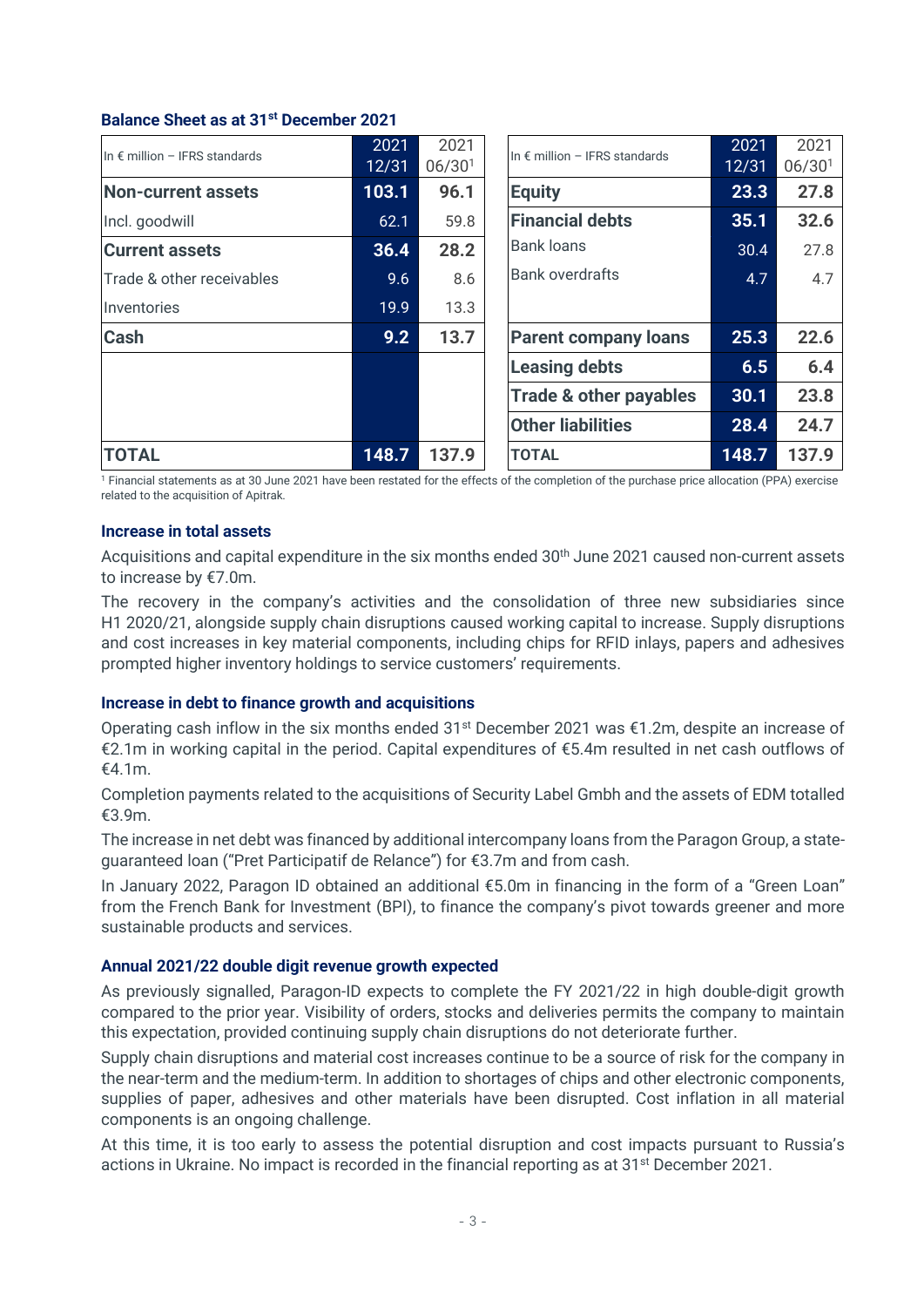#### **2022 financial calendar**

| 2022/22 Q3 turnover    | 27th April 2022   |
|------------------------|-------------------|
| 2022/22 Q4 turnover    | 26th July 2022    |
| 2021/22 Yearly results | 25th October 2022 |

These dates are given for information only and may be changed if necessary. Publications will take place before the opening of the Euronext markets.

#### **About Paragon ID**

About Paragon ID Paragon ID is a leader in identification solutions, in particular in the e-ID, Transport & Smart Cities, Traceability & Brand Protection and Payment sectors.

Paragon ID employs more than 500 staff, with manufacturing sites in US and Europe, close to its customers.

Paragon ID is listed on Euronext Paris with a majority of its shares being held by Paragon Group, a leading provider of Customer Communications. Identification solutions and Graphic services. Paragon Group is present in more than 20 countries with more than 9,000 employees around the world and achieved consolidated sales of € 1.214 Bn at the end of the 2020/21 financial year (closed June 30, 2021), recording a growth of 12%.

For further information about Paragon Group, visi[t Paragon-Europe.com.](https://www.paragon-europe.com/en)

Euronext Paris - Share identification: Paragon ID - ISIN Code: FR0013318813 - Mnemonic code: PID.

For further information about Paragon ID, visit Paragon-id.com.

#### **Contacts**

| <b>Paragon ID</b><br><b>Clem Garvey</b> | <b>ACTUS finance &amp; communication</b><br><b>Investor Relations</b> | <b>ACTUS finance &amp; communication</b><br><b>Press relations</b> |
|-----------------------------------------|-----------------------------------------------------------------------|--------------------------------------------------------------------|
| <b>CEO</b>                              | Mathieu Omnes                                                         | Fatou-Kiné N'Diaye                                                 |
| Tel: +33 (0) 2 48 81 61 00              | Tel: +33 (0)1 53 67 36 92                                             | Tel: +33 (0) 1 53 67 36 34                                         |
| clem.garvey@paragon-id.com              | momnes@actus.fr                                                       | fndiaye@actus.fr                                                   |